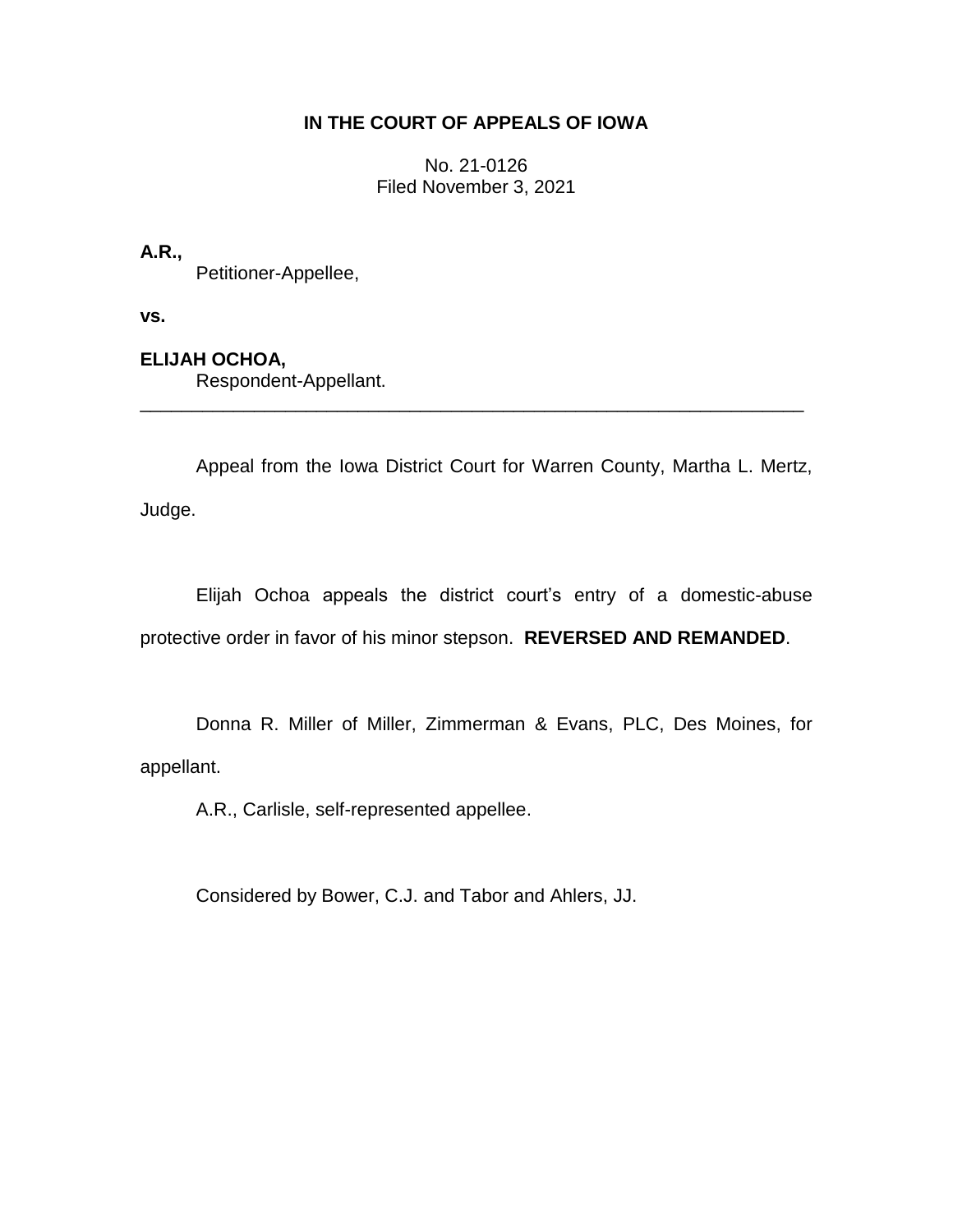## **AHLERS, Judge.**

Elijah Ochoa is the stepfather of fifteen-year-old A.R. A.R., with help from his father, initiated this proceeding against his stepfather seeking relief from domestic abuse under Iowa Code chapter 236 (2020). The stepfather moved to dismiss the petition. He claimed the stepchild, as a minor, does not meet the definition of "family or household members" in Iowa Code section 236.2(4), so the stepchild cannot obtain a protective order under chapter 236. The district court denied the stepfather's motion and, after a hearing, granted a protective order against the stepfather in favor of the stepchild. The stepfather appeals.<sup>1</sup>

We review the district court's rulings on a motion to dismiss for correction of errors at law. *D.M.H. by Hefel v. Thompson*, 577 N.W.2d 643, 644 (Iowa 1998).

Chapter 236 of the Iowa Code governs issuance of domestic abuse protective orders. To grant a final protective order under chapter 236, the district court must find the defendant "engaged in domestic abuse." Iowa Code § 236.5(1). The statute defines domestic abuse as "committing assault as defined in section 708.1" under circumstances in which the parties meet certain relational requirements. *Id*. § 236.2(2). While there are several types of relationships meeting the statutory requirements, the relationship alleged here is "between family or household members who resided together at the time of the assault." *Id*. § 236.2(1)(a). "Family or household members" are "spouses, persons cohabitating, parents, or other persons related by consanguinity or affinity." *Id*.

 $\overline{a}$ 

<sup>&</sup>lt;sup>1</sup> The stepchild did not file a brief.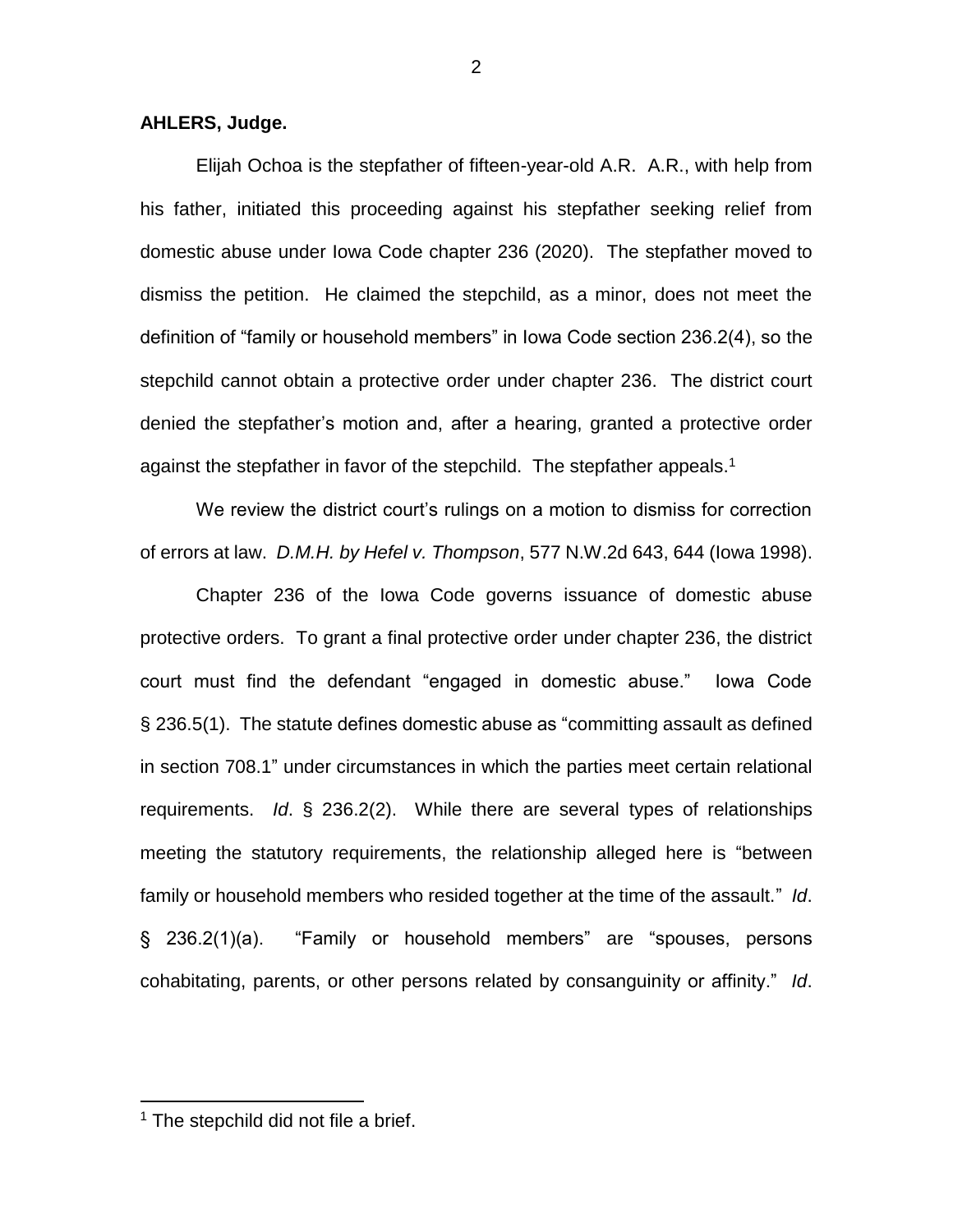§ 236.2(4)(a). However, the definition expressly excludes from its scope "children under age eighteen of persons listed" in the general definition. *Id*. § 236.2(4)(b).

To the district court, and now to us on appeal, the stepfather contends the definitional exclusion of "children under age eighteen" precludes the stepchild from being a "family or household member" and thus prevents the stepchild from seeking relief under chapter 236. The district court rejected the stepfather's contention, relying on three cases in doing so: *Thompson*, 577 N.W.2d 643; *Wegman ex rel. W.W. v. Wegman*, No. 12-1933, 2013 WL 4502311 (Iowa Ct. App. Aug. 21, 2013); and *Moreno v. State*, No. 02-2008, 2003 WL 22455536 (Iowa Ct. App. Oct. 29, 2003).<sup>2</sup> We agree with the district court that these and another case dictate the outcome, but we respectfully disagree with the court's ultimate conclusion.

*Thompson* provided a detailed discussion about the history of and amendments to the definition of "family or household members." 577 N.W.2d at 645–46. Ultimately, the supreme court held the amendments "extend no right of action to children under age eighteen who witness domestic abuse between family or household members" because minor children are expressly excluded from the definition of family and household members. *Id.* at 646.

As *Thompson* involved a situation in which minor children witnessed domestic abuse between adults but were not direct victims themselves, it did not

 $\overline{a}$ 

<sup>&</sup>lt;sup>2</sup> The district court, seemingly going by memory and acknowledging she may not be recalling the case name correctly, referred to the third case by a name closely approximating *Moreno*. Given the district court's near hit on the case name coupled with the court's description of the holding in the case, like the stepfather in his brief, we conclude the district court was referring to *Moreno*, 2003 WL 22455536.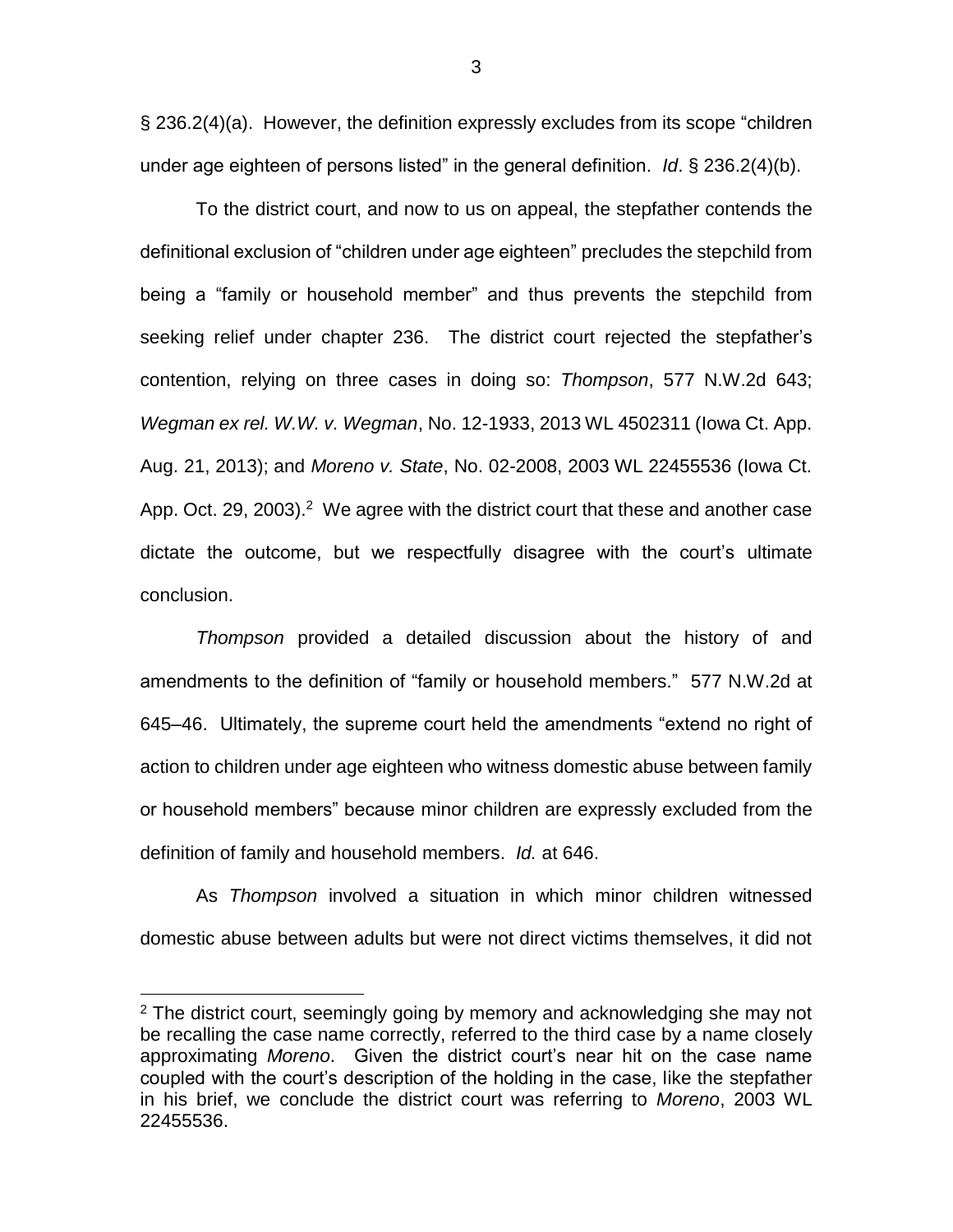answer the question whether a minor child who was the direct victim of an assault could meet the definition of "family or household member" and obtain a protective order under chapter 236. That question was answered by *P.M. ex rel. D.H. v. R.H.*, in which our court followed the holding in *Thompson* and held that a minor child could not obtain relief under chapter 236 because the child was "assaulted by a parent" and therefore did not fall within the definition of "family or household member." No. 03-2059, 2004 WL 1899919, at \*2 (Iowa Ct. App. Aug. 26, 2004). The holding in *P.M.* was followed by our court under similar circumstances in *Wegman*. 2013 WL 4502311, at \*1–2. In dismissing the child's claim in *Wegman*, our court noted the attempt to use chapter 236 on behalf of the minor child against a parent was "frivolous," but we declined the appellee's request to impose sanctions on appeal. *Id*.

As mentioned, the district court relied in part on *Moreno* in reaching its conclusion. *Moreno* adds a nuance to this area of the law by holding that a stepparent and stepchild are related by affinity and therefore could meet the definition of "family or household members" in section 232.2(4)(a) because that definition includes "persons related by consanguinity or affinity." 2003 WL 22455536, at <sup>\*</sup>1. However, the stepchild in *Moreno* was an adult,<sup>3</sup> and therefore did not trigger the "under age eighteen" exclusion from the definition. That

 $\overline{a}$ 

<sup>3</sup> *Moreno* was a postconviction-relief proceeding in which the stepchild sought to avoid his conviction for domestic abuse assault perpetrated against his stepfather by arguing the two did not meet the definition of "family or household members" because they were not related. 2003 WL 22455536, at \*1. Although the *Moreno* opinion does not expressly state that the stepchild was an adult, we surmise he was given the fact he was convicted of the crime and was seeking postconviction relief from the conviction.